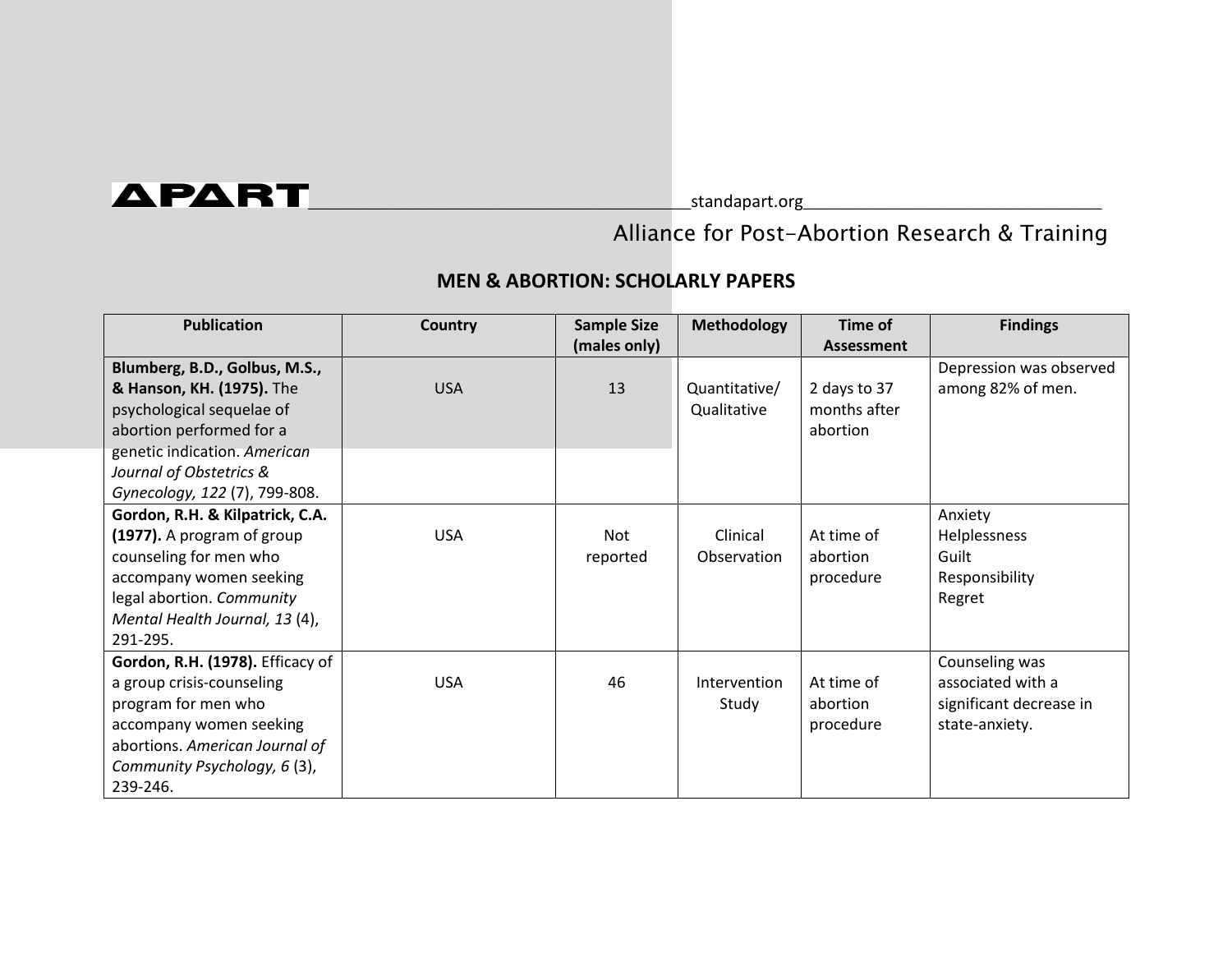| Rothstein, A, (1977a).          |            |            |               | 26 at time of   | Some reports of negative  |
|---------------------------------|------------|------------|---------------|-----------------|---------------------------|
| Abortion: A dyadic perspective. | <b>USA</b> | 60         | Qualitative   | abortion        | impact on sexual          |
| The American Journal of         |            |            |               | procedure & 34  | relationships with one    |
| Orthopsychiatry, 47 (1), 111-   |            |            |               | at time of      | case of impotence.        |
| 118.                            |            |            |               | preabortion     |                           |
|                                 |            |            |               | medical         |                           |
|                                 |            |            |               | screening       |                           |
| Rothstein, A. (1977b). Men's    |            |            |               | 26 at time of   | 20% expressed interest in |
| reactions to their partners'    | <b>USA</b> | 60         | Quantitative/ | abortion pro-   | counseling, 26.7% were    |
| elective abortions. American    |            | (same as   | Qualitative   | cedure & 34 at  | concerned about safety    |
| Journal of Obstetrics and       |            | 1977a)     |               | time of         | of abortion, and 86.7%    |
| Gynecology, 128 (8), 831-837.   |            |            |               | preabortion     | believed they were being  |
|                                 |            |            |               | medical         | helpful in some way.      |
|                                 |            |            |               | screening       |                           |
| Rothstein, A. (1978).           |            |            |               | # at time of    | Adolescents were          |
| Adolescent males, fatherhood,   | <b>USA</b> | 35         | Qualitative   | abortion and    | especially concerned with |
| and abortion. Journal of Youth  |            | (subsample |               | # at time of    | autonomy and              |
| and Adolescence, 7(2), 203-     |            | of 1977a)  |               | preabortion     | struggled with assuming   |
| 214.                            |            |            |               | medical         | the parental role and its |
|                                 |            |            |               | screening not   | threats to their own      |
|                                 |            |            |               | specified       | dependency needs.         |
|                                 |            |            |               |                 |                           |
| Shostak, A.B. (1979). Abortion  |            |            |               | Some at time of | 72% disagreed that        |
| as fatherhood lost: Problems    | <b>USA</b> | 50         | Quantitative/ | abortion and    | abortion is easy for men  |
| and reforms. Family             |            |            | Qualitative   | others were     | & that they have few      |
| Coordiantor, 28 (4), 569-574.   |            |            |               | college         | lingering or disturbing   |
|                                 |            |            |               | students        | thoughts about it.        |
|                                 |            |            |               | with abortion   | 20% believed abortion     |
|                                 |            |            |               | history.        | contributed to            |
|                                 |            |            |               | Specific        | relationship failure.     |
|                                 |            |            |               | numbers not     | 40% reported thoughts     |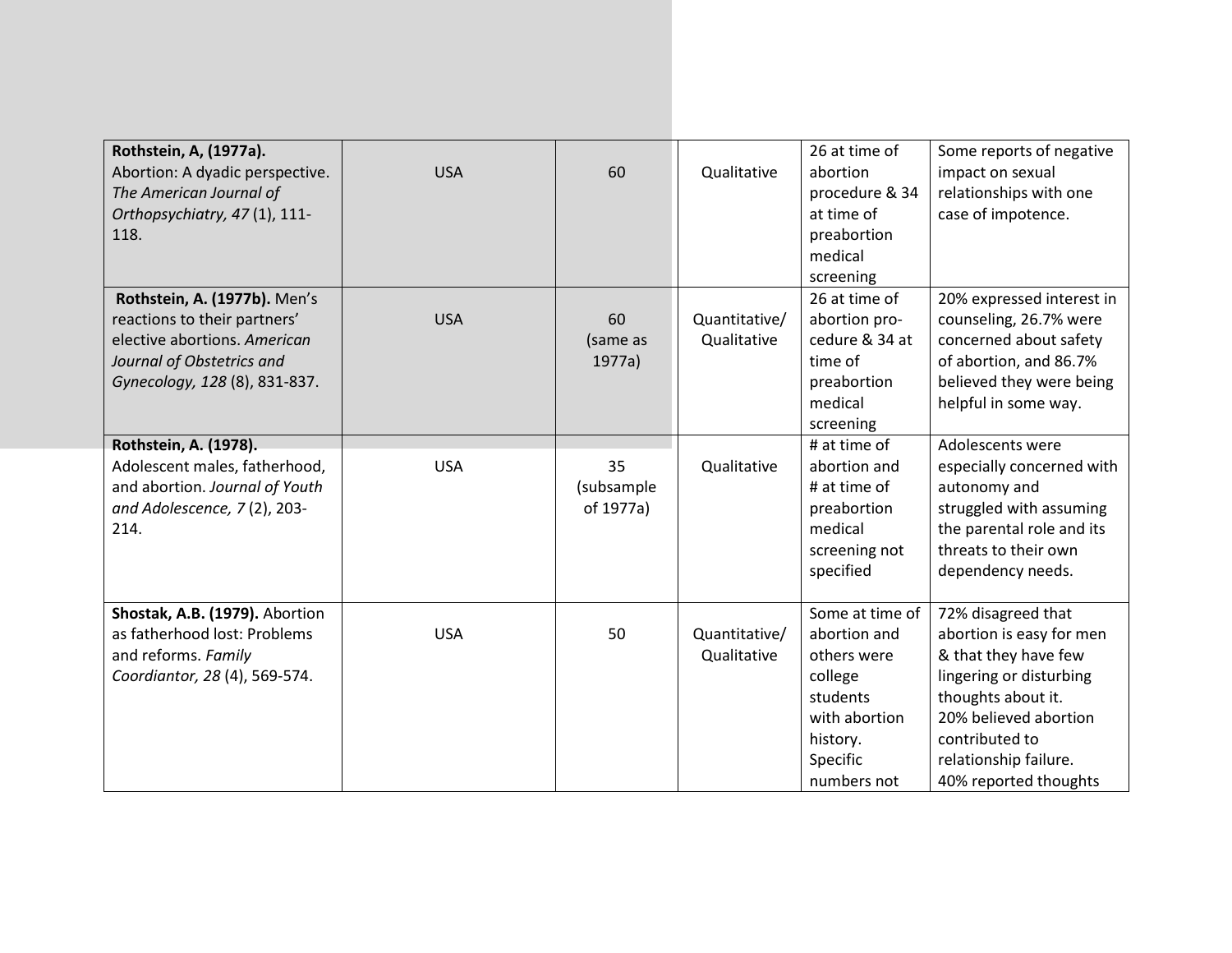|                                 |            |              |               | reported       | about the "child that       |
|---------------------------------|------------|--------------|---------------|----------------|-----------------------------|
|                                 |            |              |               |                | might have been."           |
| McAll, R.K. & McAll, F.M.       |            |              |               |                | Following a process of      |
| (1980). Ritual mourning in      | <b>USA</b> | $\mathbf{1}$ | Case          | >20 years      | mourning for &              |
| anorexia nervosa. Lancet,       |            |              | Study         | after abortion | committal of his aborted    |
| 2(8190), 368.                   |            |              |               |                | child, depression and       |
|                                 |            |              |               |                | anorexia were resolved in   |
|                                 |            |              |               |                | a male client.              |
| Dubouis-Bonnefond, J.C. &       |            |              |               |                | Men experienced             |
| Galle-Tessonneau, J.R. (1982).  | France     | 4            | Qualitative   | <b>Not</b>     | depression, anxiety, and    |
| Psychological aspects of        |            |              |               | specified      | guilt as well as behavioral |
| voluntary induced abortion      |            |              |               |                | problems leading to         |
| among fathers drafted into      |            |              |               |                | expulsion from the          |
| military service. Psychological |            |              |               |                | military.                   |
| Medicine, 14 (8), 187-1189.     |            |              |               |                |                             |
| Shostak, A.B. (1983). Men and   |            |              |               |                | 75% disagreed that          |
| abortion: Three neglected       | <b>USA</b> | 100          | Quantitative/ | Not            | abortion is easy for men    |
| ethical aspects. Humanity and   |            |              | Qualitative   | specified      | & that they have few        |
| Society, 7 (1), 66-85.          |            |              |               |                | lingering or disturbing     |
|                                 |            |              |               |                | thoughts about it.          |
|                                 |            |              |               |                | 61% believed men should     |
|                                 |            |              |               |                | have equal power in         |
|                                 |            |              |               |                | abortion decisions.         |
|                                 |            |              |               |                | 44% reported dreams or      |
|                                 |            |              |               |                | thoughts about the          |
|                                 |            |              |               |                | "infant they might have     |
|                                 |            |              |               |                | fathered."                  |
| Jones, O.W. et al. (1984).      |            |              |               |                | 75% reported relief,        |
| Parental response to mid-       | <b>USA</b> | 12           | Qualitative   | 4 to 43 months | 50% depression, & 1/3       |
| trimester therapeutic abortion  |            |              |               | after abortion | guilt.                      |
|                                 |            |              |               |                |                             |
| following amniocentesis.        |            |              |               |                | 70% reported increased      |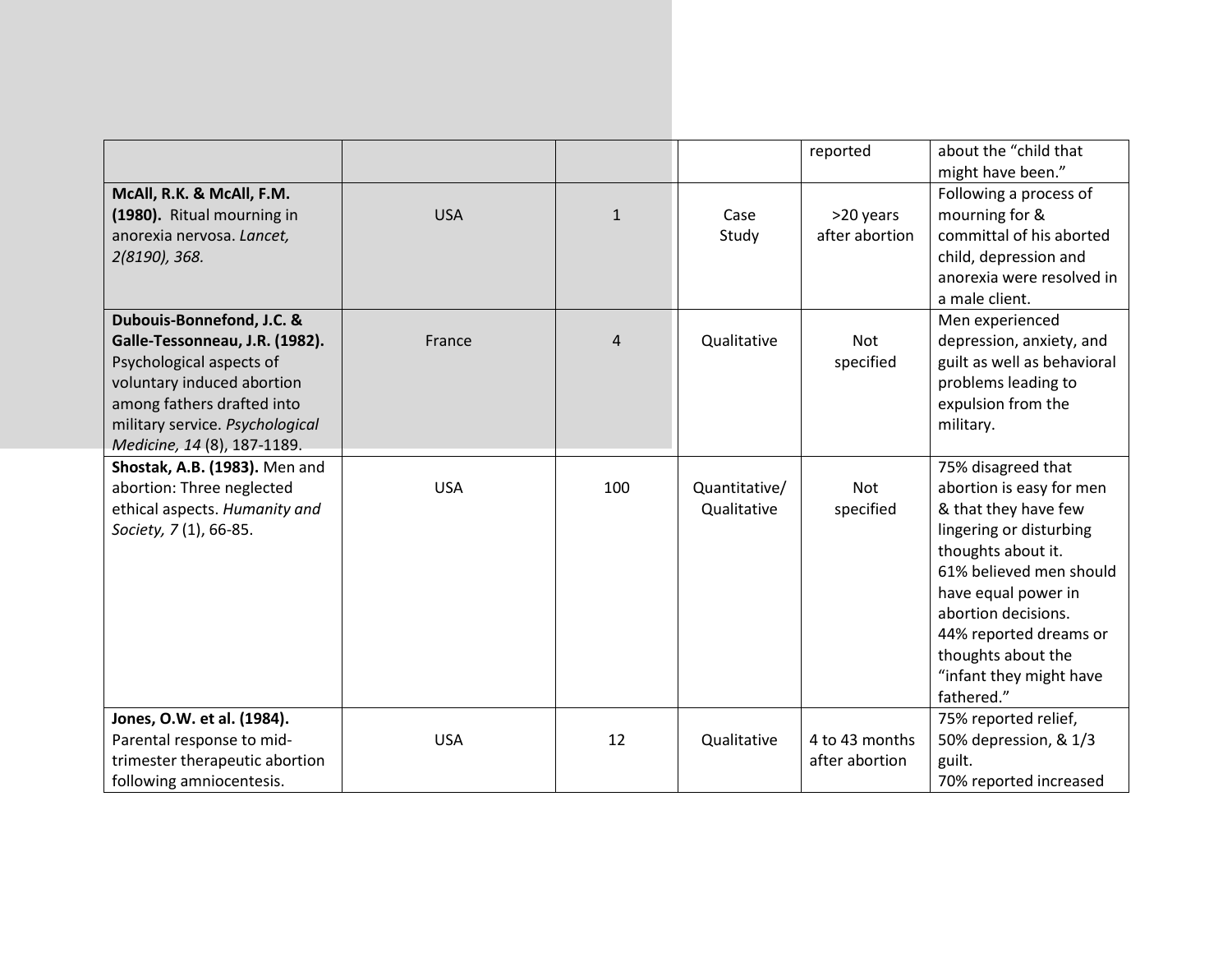| Prenatal Diagnosis, 4 (4), 249-        |            |           |               |                 | closeness in relationships |
|----------------------------------------|------------|-----------|---------------|-----------------|----------------------------|
| 256.                                   |            |           |               |                 | with partners.             |
| Shostak, A. & McLouth, G.              |            |           |               |                 | 47% of clinic-day and 63%  |
| (1984). Men and Abortion:              | <b>USA</b> | 1000      | Quantitative/ | 1000 at time of | of post-abortion men       |
| Lessons, Losses, and Love. New         |            | $+75$     | Qualitative   | abortion        | agreed that men involved   |
| York: Praeger.                         |            |           |               | procedure       | in abortion have           |
|                                        |            |           |               |                 | disturbing thoughts about  |
|                                        |            |           |               | 75 "months and  | it afterwards.             |
|                                        |            |           |               | often years"    | 68% of clinic-day and 75%  |
|                                        |            |           |               | after abortion  | of post-abortion men       |
|                                        |            |           |               |                 | disagreed that men         |
|                                        |            |           |               |                 | involved in abortion       |
|                                        |            |           |               |                 | generally have an easy     |
|                                        |            |           |               |                 | time of it.                |
| Mattinson, J. (1985). The              |            |           |               |                 | Delayed grief reactions    |
| effects of abortion on a               | United     | 6         | Clinical      | <b>Not</b>      | may occur in men with      |
| marriage. Ciba Foundation              | Kingdom    |           | Observation   | specified       | abortion history.          |
| Symposium, 115, 165-177.               |            |           |               |                 |                            |
| Rue, V.M. (1985). Abortion in          |            |           |               |                 | Abortion may create        |
| relationship context.                  | <b>USA</b> | <b>NA</b> | Clinical      | <b>Not</b>      | confusion and anxiety      |
| <b>International Review of Natural</b> |            |           | Observation   | specified       | about men's role           |
| Family Planning, 9 (2), 95-121.        |            |           |               |                 | performance.               |
| Schelotto, G. & Arcuri, C.             |            |           |               |                 | Most men reported fear,    |
| (1986). Supposing it hurt me           | Italy      | 64        | Qualitative   | <b>Not</b>      | anxiety, and tension with  |
| too? Abortion: The anguish             |            |           |               | specified       | only 9.3% stating that the |
| experienced by men. IPPF Eur           |            |           |               |                 | abortion did not affect    |
| Reg Inf (Planned Parenthood in         |            |           |               |                 | them. Nearly 1/2 indicated |
| Europe), 15 (1), 25-34.                |            |           |               |                 | that relationships with    |
|                                        |            |           |               |                 | partners were negatively   |
|                                        |            |           |               |                 | affected and 15.6%         |
|                                        |            |           |               |                 | blamed the abortion for    |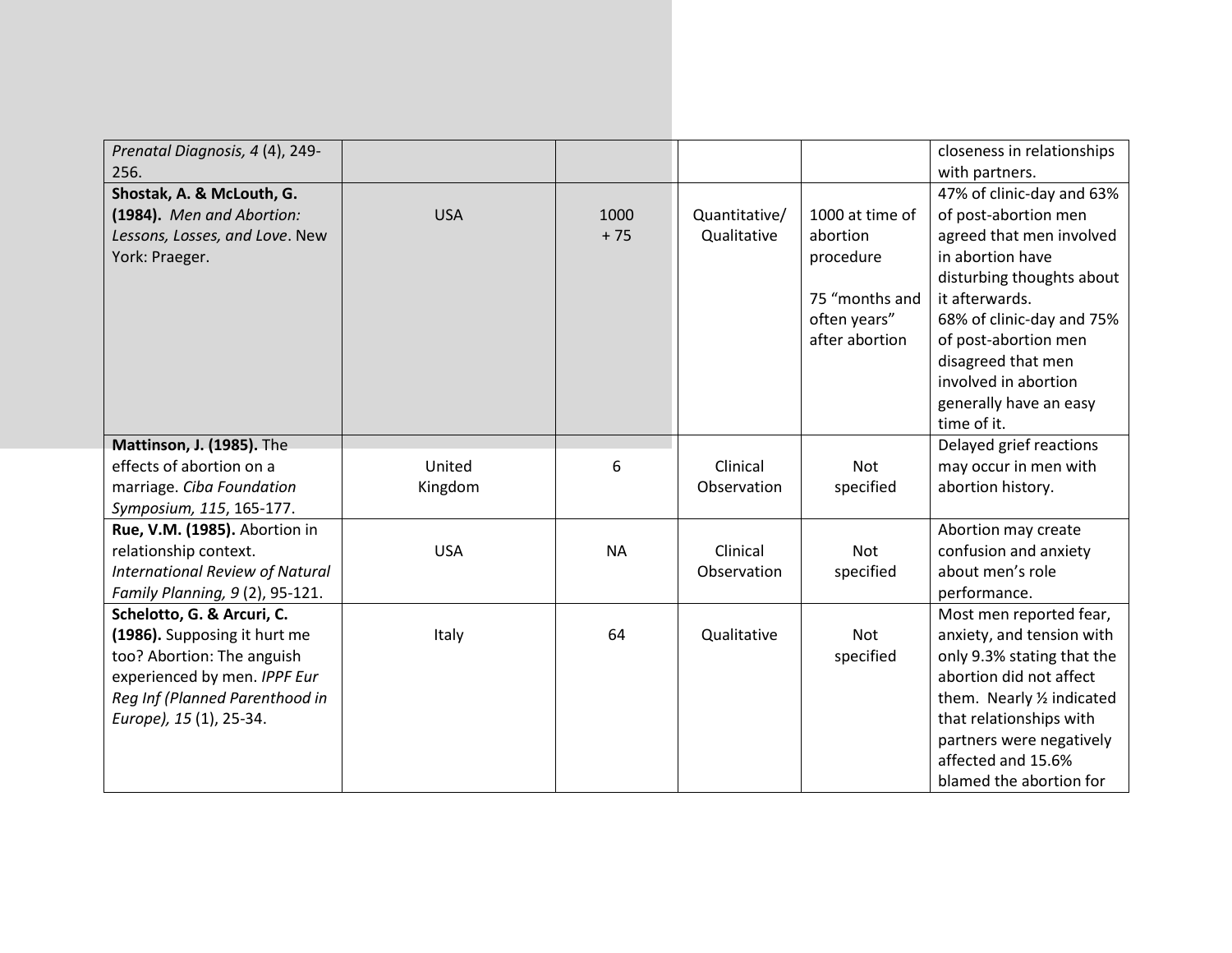| Buchanan, M. & Robbins, C.                                                                                                                                                                                                          |            | 2,533, 15.4%                                                                                                                                    |              |                                                                                                  | ending those<br>relationships.<br>Men who experienced                                                                                                                                                                                                                                  |
|-------------------------------------------------------------------------------------------------------------------------------------------------------------------------------------------------------------------------------------|------------|-------------------------------------------------------------------------------------------------------------------------------------------------|--------------|--------------------------------------------------------------------------------------------------|----------------------------------------------------------------------------------------------------------------------------------------------------------------------------------------------------------------------------------------------------------------------------------------|
| (1990). Early adult<br>psychological consequences for<br>males of adolescent pregnancy<br>and its resolution. Journal of<br>Youth and Adolescence, 19 (4),<br>413-424.                                                              | <b>USA</b> | of whom<br>experienced<br>an adolescent<br>pregnancy<br>(38.3% of this<br>subgroup<br>experienced<br>abortion as<br>resolution of<br>pregnancy) | Quantitative | During early<br>adulthood but<br>after abortion<br>experienced<br>during<br>adolescence          | abortion during<br>adolescence were more<br>psychologically distressed<br>than men who became<br>fathers during<br>adolescence.                                                                                                                                                        |
| Rothstein, A. (1991). Male<br>experience of Elective abortion:<br>Psychoanalytic perspectives. In<br>N. L. Stotland (Ed.) Psychiatric<br>aspects of abortion (pp. 145-<br>158). Washington DC: American<br>Psychiatric Association. | <b>USA</b> | 60<br>(same as<br>1977a)                                                                                                                        | Qualitative  | 26 at time of<br>abortion<br>procedure &<br>34 at time of<br>preabortion<br>medical<br>screening | Men were uninformed<br>concerning abortion<br>procedures, expectant of<br>relationship problems,<br>and struggled with guilt<br>and anxiety.                                                                                                                                           |
| White-van Mourik, M.C.,<br>Connor, J.M. & Ferguson-<br>Smith, M.A. (1992). The<br>psychological sequelae of a<br>second-trimester termination<br>of pregnancy for fetal<br>abnormality. Prenatal<br>Diagnosis, 12 (3), 189-204.     | <b>USA</b> | 68                                                                                                                                              | Quantitative | approximately<br>2 years after<br>abortion                                                       | 47% experienced<br>depression, 33% anger,<br>37% fear, 22% guilt, 26%<br>failure, 32% relief, 32%<br>withdrawn, and 41%<br>concentration difficulties.<br>Over half reported<br>negative effects on sexual<br>relationship including one<br>case of impotence. 58%<br>were at risk for |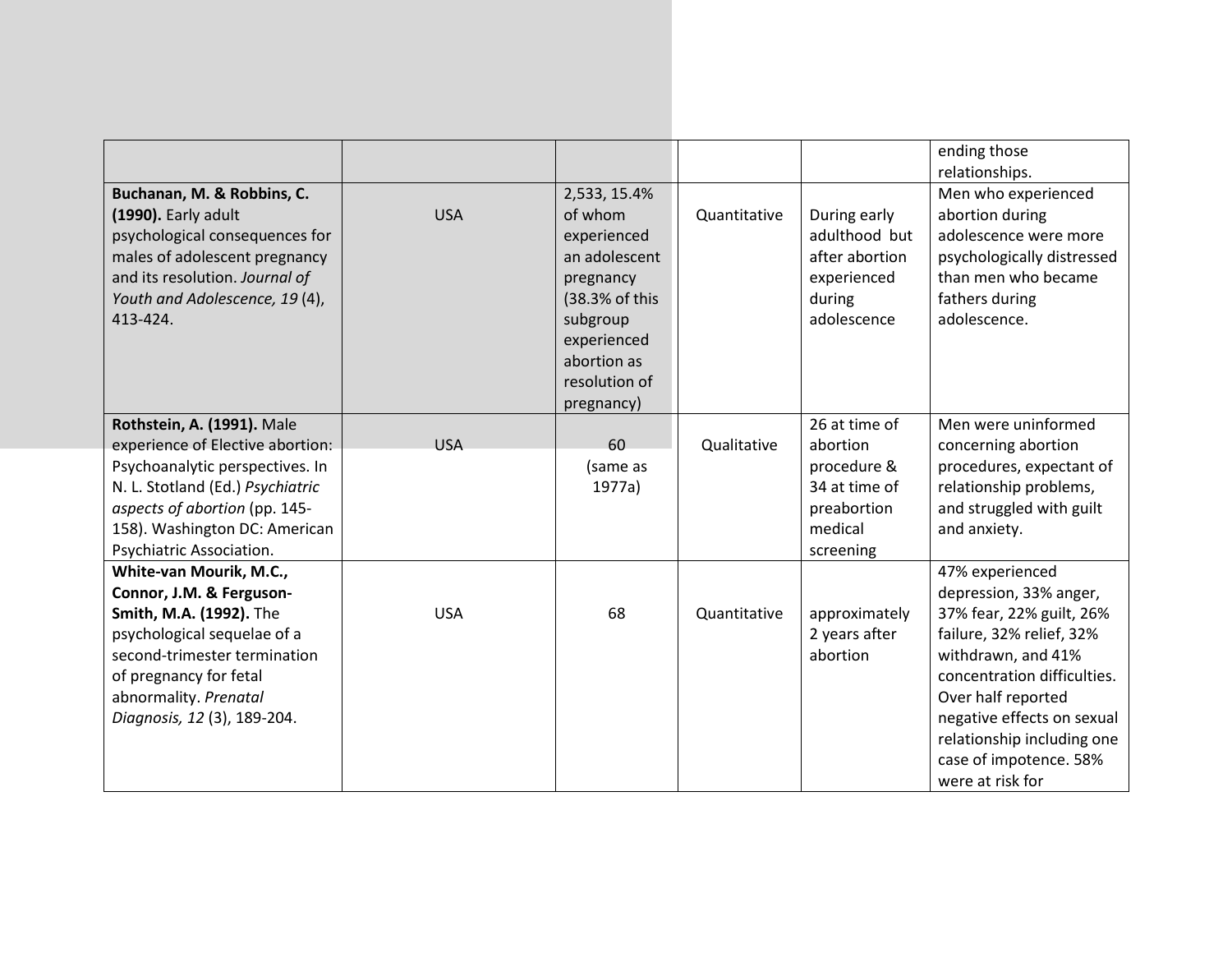|                                                                                                                                                                                                                                            |            |                                                                                                                                                                                                                                          |                         |                                                                                         | unresolved grief.                                                                                                                                                                         |
|--------------------------------------------------------------------------------------------------------------------------------------------------------------------------------------------------------------------------------------------|------------|------------------------------------------------------------------------------------------------------------------------------------------------------------------------------------------------------------------------------------------|-------------------------|-----------------------------------------------------------------------------------------|-------------------------------------------------------------------------------------------------------------------------------------------------------------------------------------------|
| Speckhard, A. & Rue, V. (1993).<br>Complicated mourning:<br>Dynamics of Impacted post<br>abortion grief. Journal of<br><b>Prenatal and Perinatal</b><br>Psychology, 8 (1), 5-32.                                                           | <b>USA</b> | <b>Not</b><br>reported                                                                                                                                                                                                                   | Clinical<br>Observation | After abortion,<br>time not<br>specified                                                | Men may experience<br>threats to masculinity,<br>failure, guilt, grief,<br>trauma reactions, and<br>relationship difficulties.                                                            |
| Berger, J. (1994). The<br>psychotherapeutic treatment<br>of male homosexuality.<br>American Journal of<br>Psychotherapy, 48 (2), 251-261.                                                                                                  | <b>USA</b> | 3                                                                                                                                                                                                                                        | Case<br>Study           | After abortion,<br>time not<br>specified                                                | Abortion may be a factor<br>in the etiology of male<br>homosexuality.                                                                                                                     |
| Robbins, C.A. & Streetman,<br>L.G. (1994). Resolution of<br>nonmarital adolescent<br>pregnancy and the transition to<br>adulthood: Educational<br>attainment and financial well-<br>being. Policy Studies Review, 13<br>$(1/2)$ , 141-156. | <b>USA</b> | 2,868, 14.6%<br>of whom<br>experienced<br>an adolescent<br>pregnancy<br>(34.4% of this<br>subgroup<br>experienced<br>abortion as<br>resolution of<br>pregnancy and<br>sample<br>overlaps with<br>that of<br>Buchanan &<br>Robbins, 1990) | Quantitative            | During early<br>adulthood and<br>after abortion<br>experienced<br>during<br>adolescence | Post-abortion men less<br>likely to complete college<br>than men who did not<br>experience adolescent<br>pregnancy but no<br>different from them in<br>terms of financial well-<br>being. |
| Rue, V.M. (1996). His abortion<br>experience. Ethics and Medics,<br>$21, 3-4.$                                                                                                                                                             | <b>USA</b> | <b>NA</b>                                                                                                                                                                                                                                | Clinical<br>Observation | After abortion,<br>time not<br>specified                                                | Abortion poses a threat<br>to masculinity and may<br>cause grief, guilt, feelings                                                                                                         |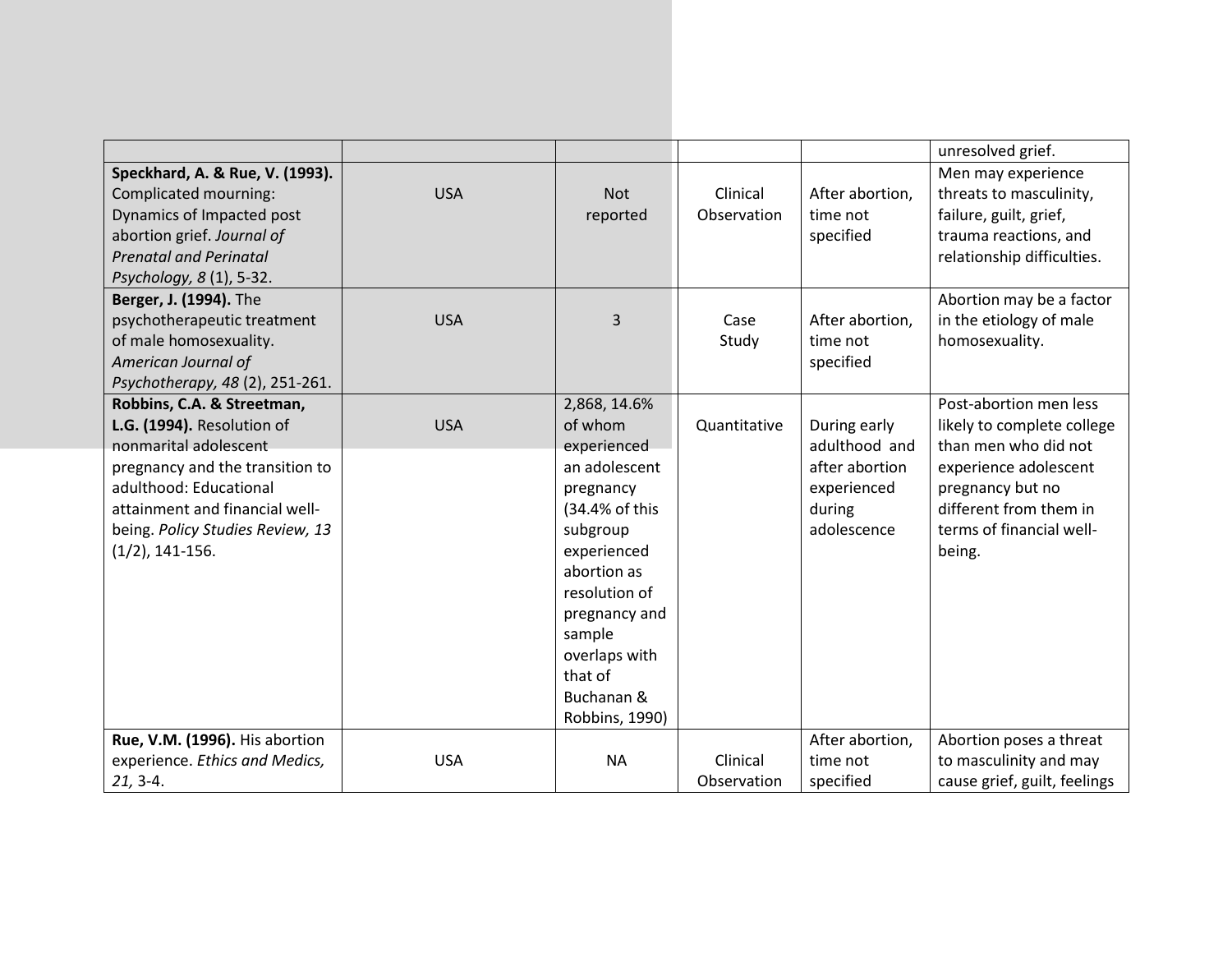|                                                                                                                                                                                                                               |            |           |                       |                                                                           | of loss, and problems in<br>men's relationships.                                                                                                                                                             |
|-------------------------------------------------------------------------------------------------------------------------------------------------------------------------------------------------------------------------------|------------|-----------|-----------------------|---------------------------------------------------------------------------|--------------------------------------------------------------------------------------------------------------------------------------------------------------------------------------------------------------|
| Coyle, C.T. & Enright, R.D.<br>(1997). Forgiveness<br>intervention with postabortion<br>men. Journal of Consulting and<br>Clinical Psychology, 65 (6),                                                                        | <b>USA</b> | 10        | Intervention<br>Study | 6 months to<br>22 years after<br>abortion                                 | Forgiveness therapy was<br>associated with a<br>significant increase in<br>forgiveness and<br>significant reductions in                                                                                      |
| 1042-1046.                                                                                                                                                                                                                    |            |           |                       |                                                                           | anxiety, anger, and grief.                                                                                                                                                                                   |
| Coleman, P.K. & Nelson, E.S.<br>(1998). The quality of abortion<br>decisions and college students'<br>reports of post-abortion<br>emotional sequelae and<br>abortion attitudes. Journal of<br>Social and Clinical Psychology, | <b>USA</b> | 32        | Quantitative          | From less than<br>one year to<br>more than two<br>years after<br>abortion | 51.6 % reported regret,<br>45.2% sadness, 25.8%<br>depression, & 1/3 longing<br>for the fetus.                                                                                                               |
| 17(4), 425-442.<br>Johansson, A. et al. (1998).                                                                                                                                                                               |            |           |                       |                                                                           | Those men who had                                                                                                                                                                                            |
| Husbands' involvement in<br>abortion in Vietnam. Studies in<br>Family Planning, 29 (4), 400-<br>413.                                                                                                                          | Vietnam    | 20        | Qualitative           | <b>Not</b><br>specified                                                   | "moral doubts" about<br>abortion as well as those<br>who were ambivalent<br>expressed feelings of<br>guilt, unease, or worry.                                                                                |
| Ring-Cassidy, E. & Gentles, I.<br>(1998). Abortion: Its Effect on<br>Men in Women's Health after<br>Abortion: The Medical and<br>Psychological Evidence.<br>Toronto: de Veber Institute.                                      | Canada     | <b>NA</b> | Literature<br>Review  | Not<br>specified                                                          | Men may experience<br>depression, guilt, anger,<br>grief, feelings of<br>powerlessness and<br>substance abuse after<br>abortion. Future<br>relationships and<br>fatherhood may be<br>adversely affected by a |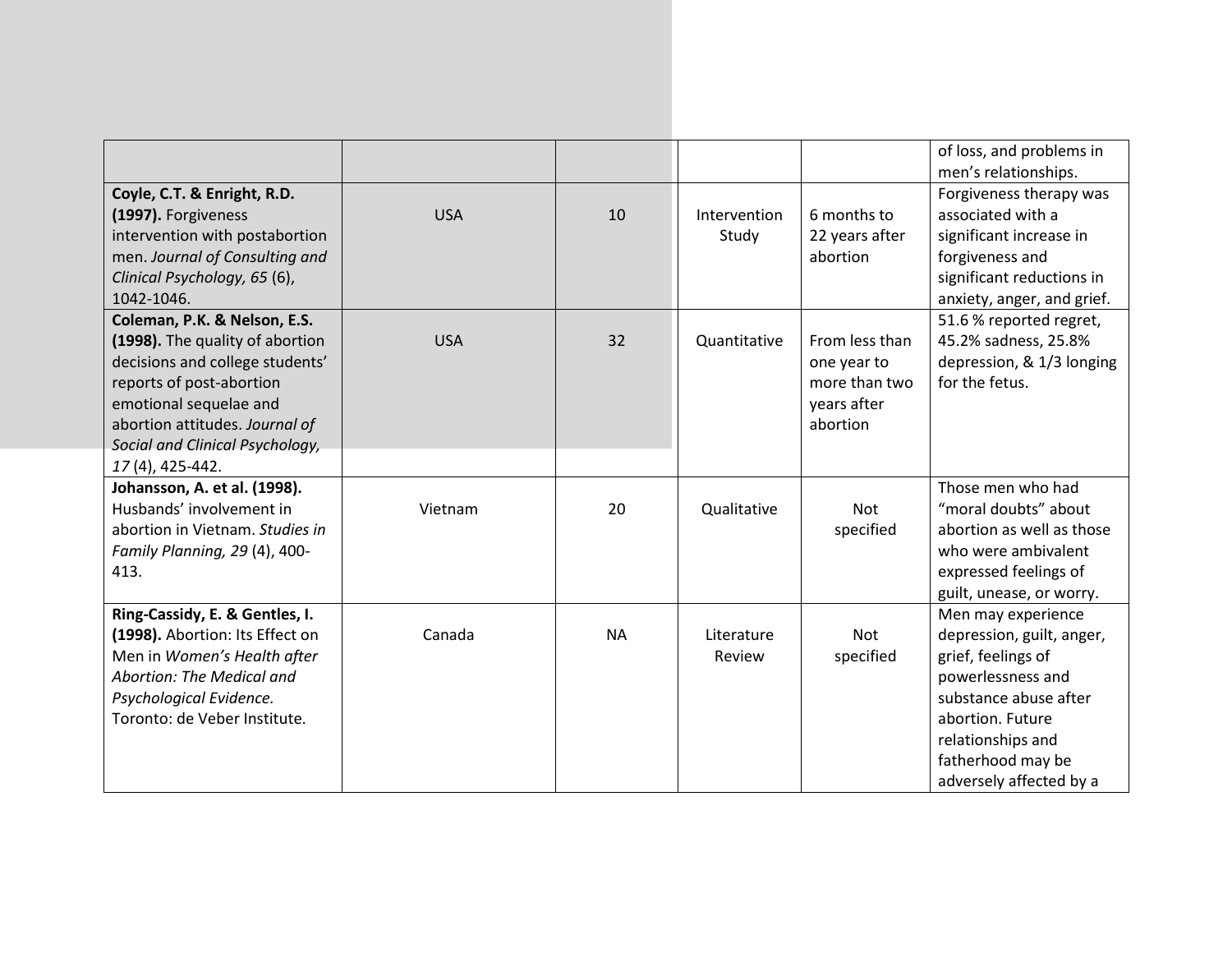|                                                                                                                                                                                                                |            |                                                                           |                              |                                                                     | past abortion.                                                                                                                                                                                                 |
|----------------------------------------------------------------------------------------------------------------------------------------------------------------------------------------------------------------|------------|---------------------------------------------------------------------------|------------------------------|---------------------------------------------------------------------|----------------------------------------------------------------------------------------------------------------------------------------------------------------------------------------------------------------|
| Kero, A., Lalos, A. Hogberg, U.<br>& Jacobsson, L. (1999). The<br>male partner involved in legal<br>abortion. Human Reproduction,<br>14 (10), 2669-2675.                                                       | Sweden     | 75                                                                        | Quantitative                 | After abortion<br>decision but<br>prior to<br>abortion<br>procedure | 57% of men chose words<br>indicative of both positive<br>and negative emotions to<br>describe their feelings<br>about the expected<br>abortion and 29% chose<br>only words indicative of<br>negative emotions. |
| Stern, E. M. (1999). Men and<br>post-abortion grief:<br>Amendment, resolution and<br>hope. Journal of Couples<br>Therapy, 8 (2), 61-71.                                                                        | <b>USA</b> | 3                                                                         | Clinical<br>Observation      | After abortion,<br>time not<br>specified                            | Men may experience<br>grief, fear of failure,<br>moral anguish, guilt,<br>regret, & a threat to the<br>continuity of their own<br>lives.                                                                       |
| Kero, A. & Lalos, A. (2000).<br>Ambivalence - a logical<br>response to abortion: A<br>prospective study among<br>women and men. Journal of<br>Psychosomatic Medicine, 21<br>$(2), 81-91.$                      | Sweden     | 11<br>(subsample of<br>Kero, Lalos,<br>Hogberg, &<br>Jacobsson,<br>1999). | Quantitative/<br>Qualitative | One year<br>after abortion                                          | Most commonly chosen<br>words to describe<br>feelings related to<br>abortion were<br>responsibility, maturity, &<br>grief. Most men<br>experienced "conflicts of<br>conscience."                               |
| Lauzon, P., Roger-Achim, D.,<br>Achim, A. & Boyer, R. (2000).<br>Emotional distress among<br>couples involved in first-<br>trimester induced abortions.<br>Canadian Family Physician, Oct.<br>(46), 2033-2040. | Canada     | 69                                                                        | Quantitative                 | Preabortion &<br>1 to 3 weeks<br>after abortion                     | 17.6% of men believed<br>abortion had negative<br>impact on relationships<br>with partners, 30.4%<br>would have liked to have<br>been offered counseling,<br>21.3% of those who<br>remained with partners      |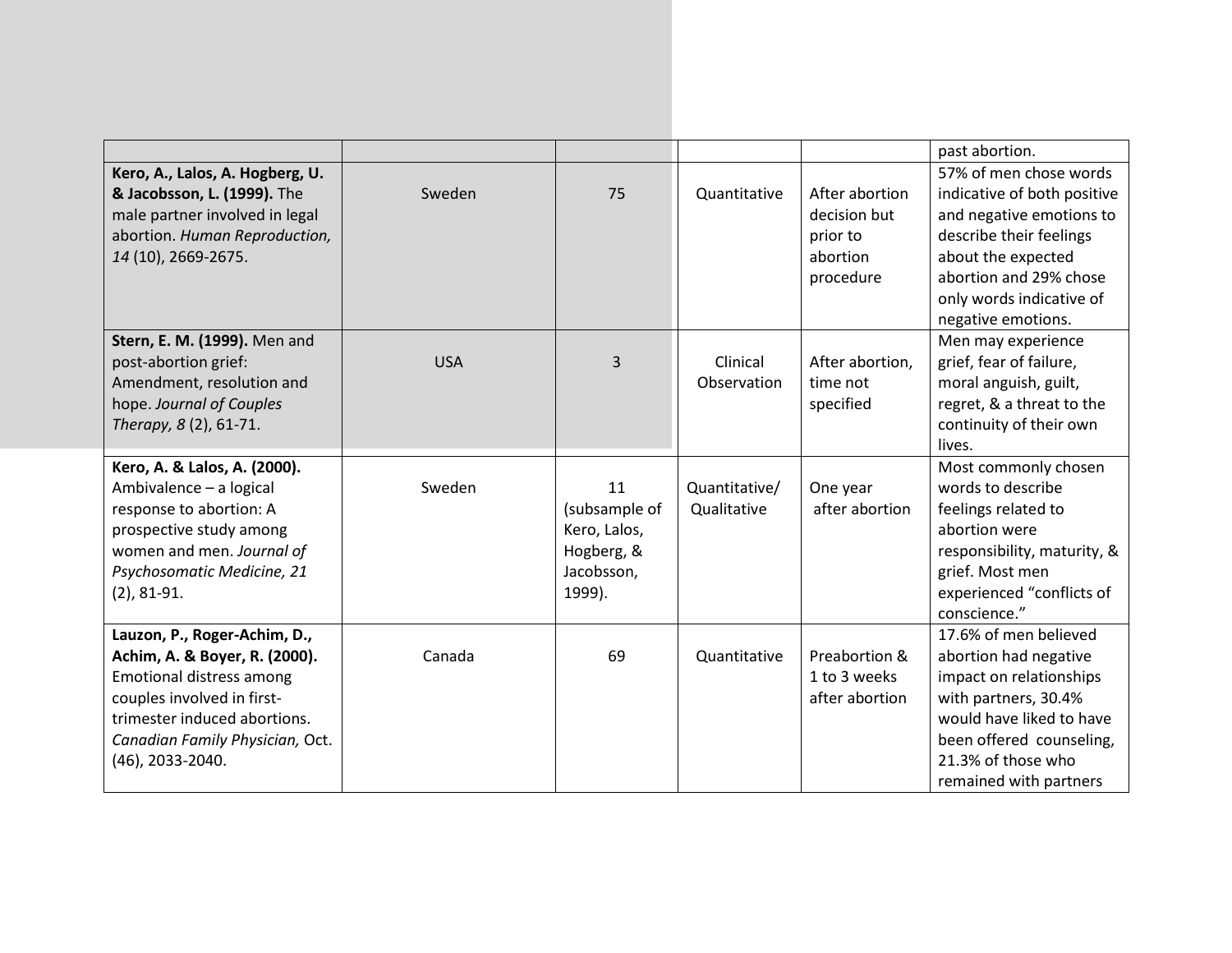|                                  |              |                |             |                 | during the abortion            |
|----------------------------------|--------------|----------------|-------------|-----------------|--------------------------------|
|                                  |              |                |             |                 | thought it was a               |
|                                  |              |                |             |                 | traumatizing experience.       |
| Myburgh, M., Gmeiner, A. &       |              |                |             |                 | Men experienced                |
| van Wyk, S. (2001a). The         |              |                |             |                 | powerlessness, emotional       |
| experience of biological fathers | South Africa | 9              | Qualitative | After abortion, | turmoil related to             |
| of their partners' termination   |              |                |             | time not        | relationship problems &        |
| of pregnancy. Health SA          |              |                |             | specified       | used psychological             |
| Gesondheid, 6 (1), 28-37.        |              |                |             |                 | defense mechanisms to          |
|                                  |              |                |             |                 | cope.                          |
| Myburgh, M., Gmeiner, A. &       |              |                |             |                 | <b>Biological fathers need</b> |
| van Wyk, S. (2001b). Support     |              | 9              |             |                 | professional support in        |
| for adult biological fathers     | South Africa | (Same sample   | Qualitative | After abortion, | dealing with abortion and      |
| during termination of their      |              | as Myburgh, et |             | time not        | its impact on their lives      |
| partners' pregnancies. Health    |              | al., 2001a)    |             | specified       | and relationships.             |
| SA Gesondheid, 6 (1), 38-48.     |              |                |             |                 |                                |
| Robson, F.M. (2002). 'Yes! - A   |              |                |             |                 | Male reported feeling          |
| chance to tell my side of the    |              |                |             |                 | excluded, saw his primary      |
| story': A case study of a male   | United       | $\mathbf{1}$   | Case Study  | At least 14     | role as one of support to      |
| partner of a woman undergoing    | Kingdom      |                |             | months after    | his partner, & suffered        |
| termination of pregnancy for     |              |                |             | abortion        | from re-experiencing the       |
| foetal abnormality. Journal of   |              |                |             |                 | abortion procedure. He         |
| Health Psychology, 7(2), 183-    |              |                |             |                 | exhibited repression of        |
| 193.                             |              |                |             |                 | emotions, particularly         |
|                                  |              |                |             |                 | grief.                         |
| Poggenpoel, M. & Myburgh,        |              |                |             |                 | Adolescent male                |
| (2002). The developmental        |              |                |             |                 | partners experienced           |
| implications of a termination of | South Africa | Not            | Qualitative | After abortion, | guilt, grief helplessness,     |
| pregnancy on adolescents with    |              | Reported       |             | time not        | social pain, psychological     |
| reference to the girl and her    |              |                |             | specified       | pain, and spiritual pain, as   |
| partner. Education, 122 (4),     |              |                |             |                 | well as overwhelming           |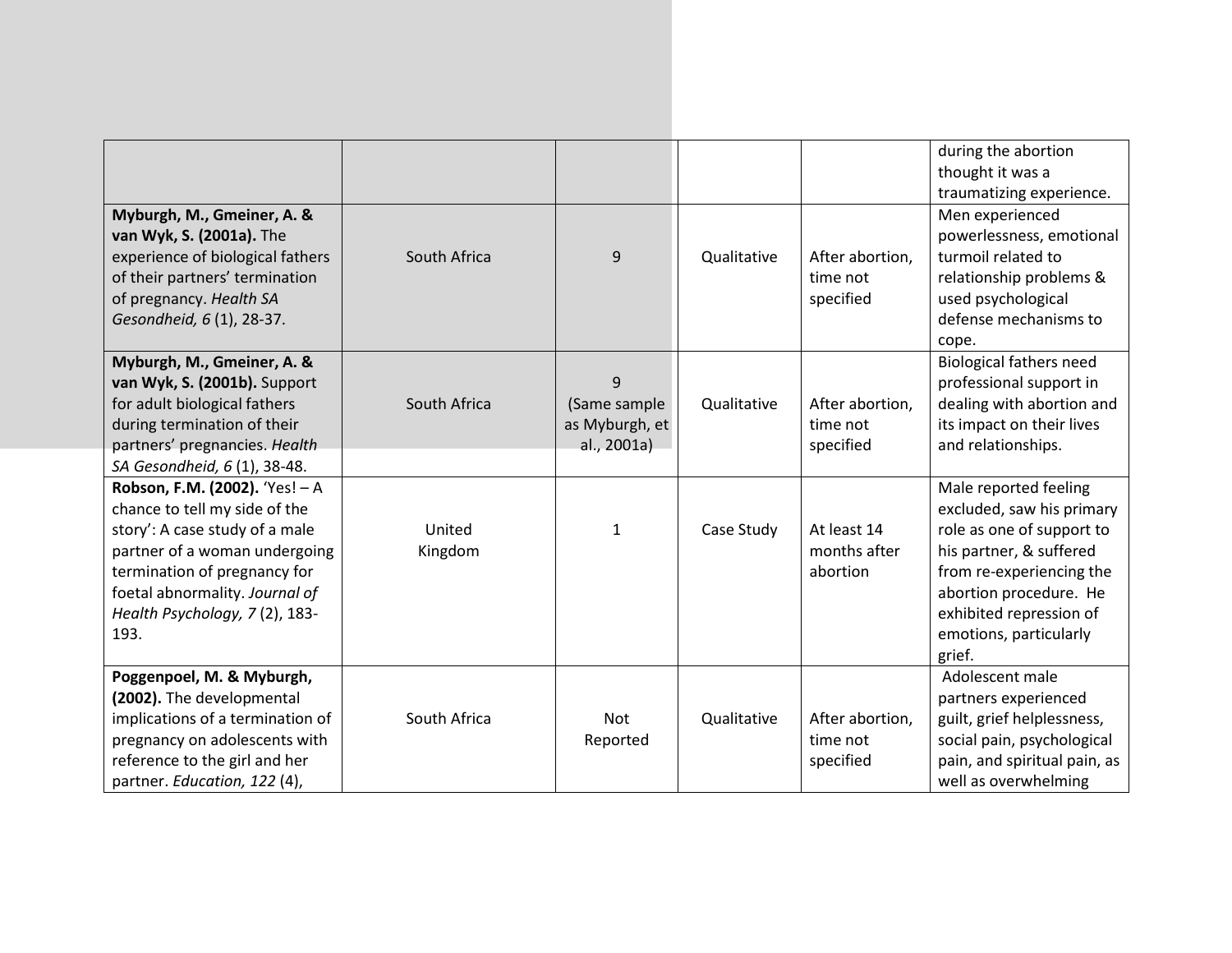| 731-831.                       |               |              |               |                 | thoughts about the         |
|--------------------------------|---------------|--------------|---------------|-----------------|----------------------------|
|                                |               |              |               |                 | abortion and the future.   |
| Holmes, M.C. (2004).           |               |              |               |                 | Male partner experienced   |
| Reconsidering a "woman's       |               |              |               |                 | sleep disturbance,         |
| issue:" Psychotherapy and one  | <b>USA</b>    | $\mathbf{1}$ | Case Study    | Six months      | somatic complaints,        |
| man's post abortion            |               |              |               | after abortion  | rumination about the       |
| experiences. American Journal  |               |              |               |                 | fetus, worthlessness,      |
| of Psychotherapy, 58 (1), 103- |               |              |               |                 | emasculation,              |
| 115.                           |               |              |               |                 | voicelessness, and threat  |
|                                |               |              |               |                 | to belief system.          |
| Kero, A. & Lalos, A. (2004).   |               |              |               |                 | While nearly all men       |
| Reactions and reflections in   |               |              | Quantitative/ | 4 months &      | reported satisfaction with |
| men, 4 and 12 months post-     | Sweden        | 26           | Qualitative   | 12 months       | abortion decision, many    |
| abortion. Journal of           |               |              |               | after abortion  | also experienced abortion  |
| Psychosomatic Obstetrics and   |               |              |               |                 | as sad, ethically          |
| Gynecology, 25 (2), 135-143.   |               |              |               |                 | problematic, & painful.    |
| Reich, J.A. & Brindis, C.D.    |               |              |               |                 | Men tended to feel         |
| (2006). Conceiving risk and    |               |              |               |                 | excluded from the          |
| responsibility: A qualitative  | <b>USA</b>    | 20           | Qualitative   | After abortion, | abortion decision. The     |
| examination of men's           |               |              |               | time not        | theme of "responsibility"  |
| experiences of unintended      |               |              |               | specified       | was evident among the      |
| pregnancy and abortion.        |               |              |               |                 | men. A "significant        |
| International Journal of Men's |               |              |               |                 | portion" of the men did    |
| Health, 5 (2), 133-152.        |               |              |               |                 | not confide in anyone      |
|                                |               |              |               |                 | about the abortion.        |
| Rodrigues, M.M.L. & Hoga,      |               |              |               |                 | Following miscarriage,     |
| L.A.K. (2006). Spontaneous and |               |              |               |                 | men felt anguish related   |
| induced abortion: Feelings     | <b>Brazil</b> | 17           | Qualitative   | After abortion, | to the loss. Following     |
| experienced by men. Revista    |               |              |               | time not        | induced abortion, men      |
| Brasileira de Enfermagem, 59   |               |              |               | specified       | struggled with culpability |
| $(1)$ , 14-19.                 |               |              |               |                 | and its consequences.      |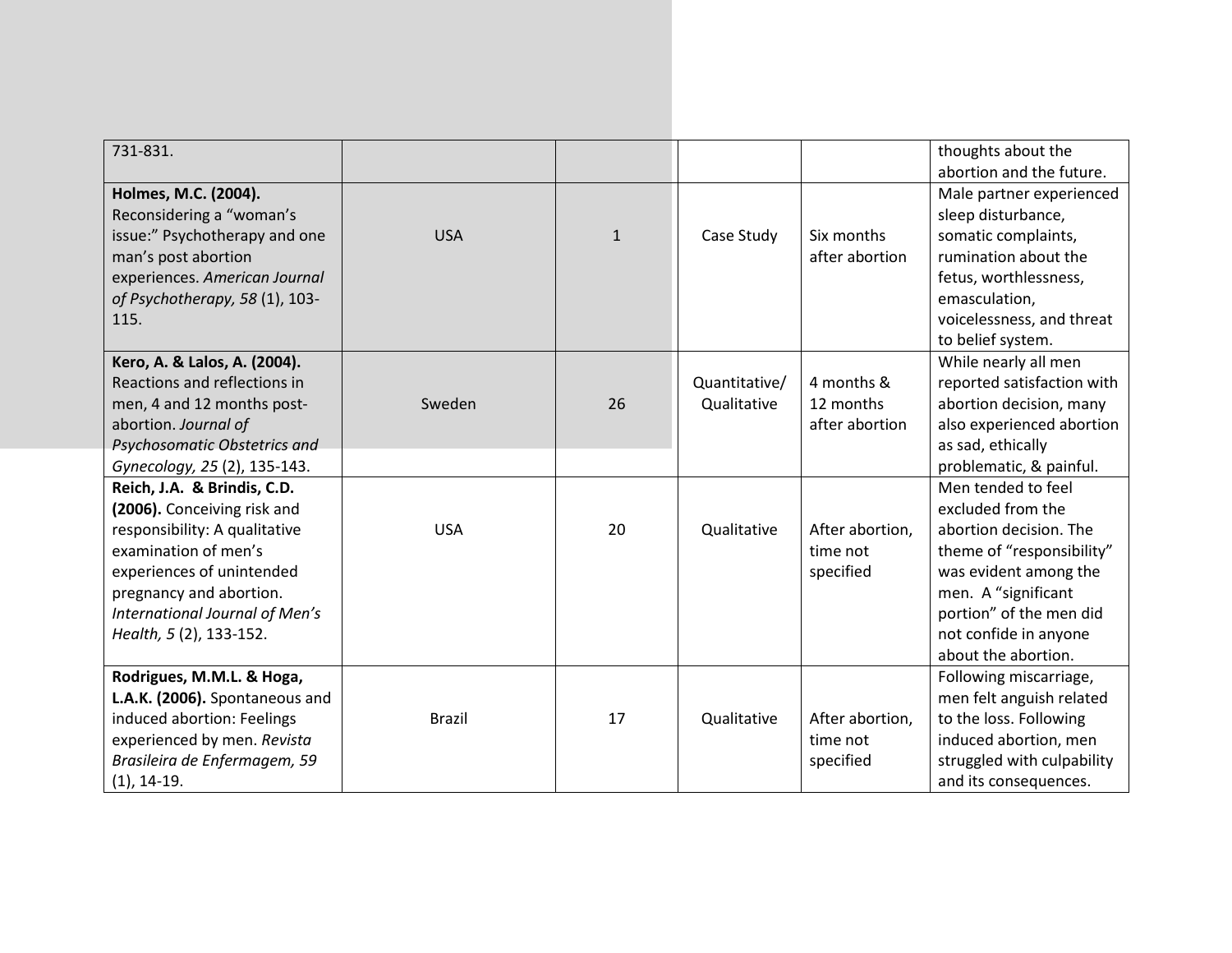|                                   |                         |           |             |                 | Authors noted the need     |
|-----------------------------------|-------------------------|-----------|-------------|-----------------|----------------------------|
|                                   |                         |           |             |                 | to support men             |
|                                   |                         |           |             |                 | emotionally and to         |
|                                   |                         |           |             |                 | provide them with          |
|                                   |                         |           |             |                 | accurate information.      |
| Coyle, C.T. (2007). Men and       |                         |           |             |                 | Common findings among      |
| abortion: A review of empirical   |                         |           |             |                 | the studies included:      |
| reports concerning the impact     | Varied by study,        | Varied by | Systematic  | Varied by study | men's desire for           |
| of abortion on men. The           | review published in the | study     | Review      |                 | counseling, feelings of    |
| <b>Internet Journal of Mental</b> | <b>USA</b>              |           |             |                 | ambivalence, relief,       |
| Health, 3 (2).                    |                         |           |             |                 | anxiety, grief, guilt,     |
|                                   |                         |           |             |                 | powerlessness, men's       |
|                                   |                         |           |             |                 | tendency to defer          |
|                                   |                         |           |             |                 | abortion decision to       |
|                                   |                         |           |             |                 | partners and to repress    |
|                                   |                         |           |             |                 | their own emotions.        |
| Ferguson, H. & Hogan, F.          |                         |           |             |                 | Men's emotional            |
| (2007). Men, sexuality and        |                         |           |             |                 | responses to abortion      |
| crisis pregnancy: A study of      | Ireland                 | 8         | Qualitative | Six months to   | included sadness, despair, |
| men's experiences. Crisis         |                         |           |             | 34 years after  | anger, and relief. The     |
| <b>Pregnancy Agency Report</b>    |                         |           |             | abortion        | dominant pattern           |
| Number 18. Dublin.                |                         |           |             |                 | observed was for men to    |
|                                   |                         |           |             |                 | provide stoic support to   |
|                                   |                         |           |             |                 | their partners.            |
| Naziri, D. (2007). Man's          |                         |           |             |                 | Sixteen men disagreed      |
| involvement in the experience     |                         |           |             |                 | with the decision and      |
| of abortion and the dynamics      | Belgium and             | 30        | Qualitative | One to three    | responded with anger.      |
| of the couple's relationship: A   | Greece                  |           |             | weeks after     | Even those couples who     |
| clinical study. The European      |                         |           |             | abortion        | agreed to abort            |
| Journal of Contraception and      |                         |           |             |                 | experienced stress in      |
| Reproductive Health Care, 12      |                         |           |             |                 | their relationships.       |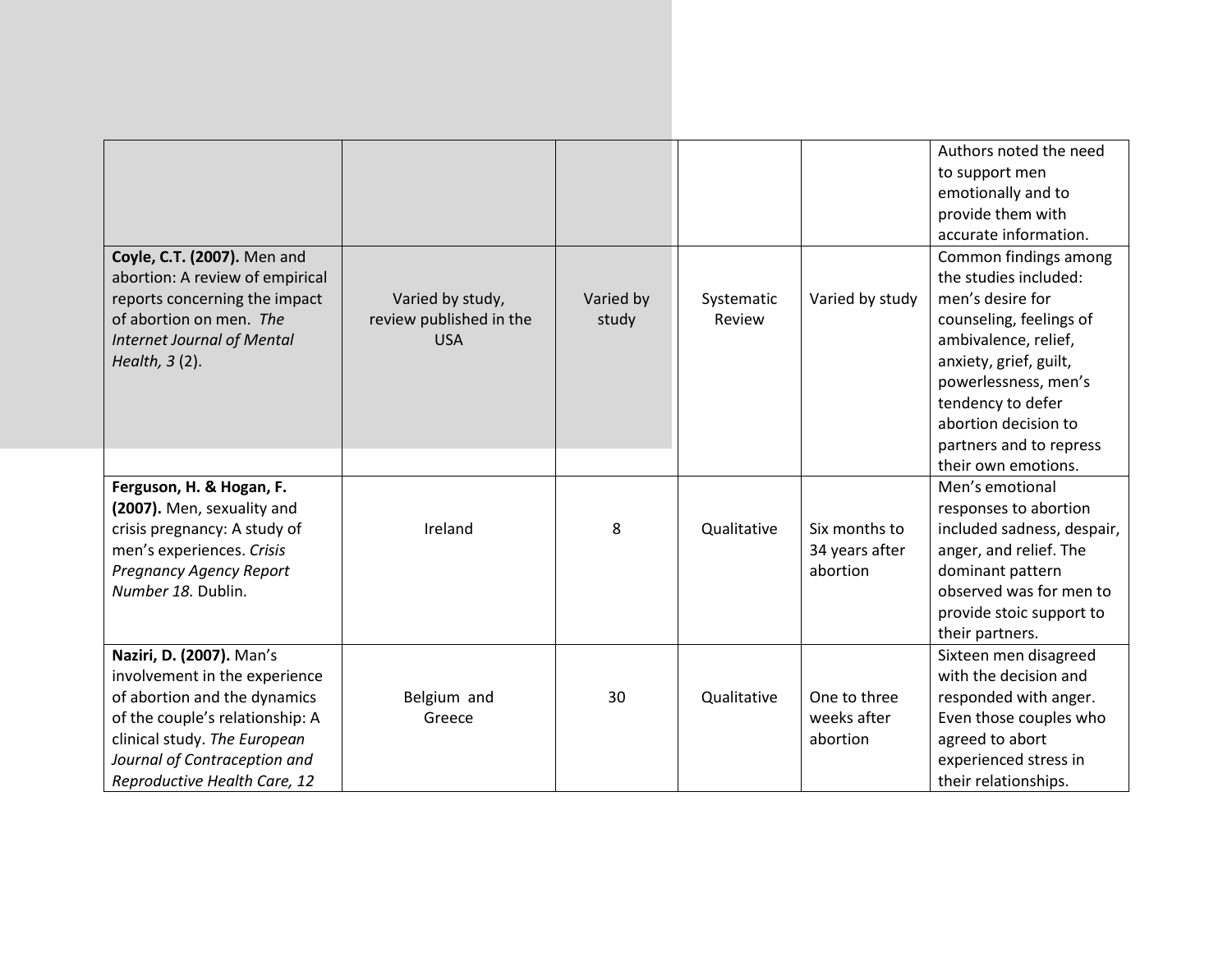| $(2)$ , 168-174.                                                                                                                                                                                                                                                                            |                                                         |                                                                                                                                        |              |                                                         |                                                                                                                                                                                                                                                                     |
|---------------------------------------------------------------------------------------------------------------------------------------------------------------------------------------------------------------------------------------------------------------------------------------------|---------------------------------------------------------|----------------------------------------------------------------------------------------------------------------------------------------|--------------|---------------------------------------------------------|---------------------------------------------------------------------------------------------------------------------------------------------------------------------------------------------------------------------------------------------------------------------|
| Coleman, P.K, Rue, V.M.,<br>Spence, M. & Coyle, C.T.<br>(2008). Abortion and the<br>sexual lives of men and<br>women: Is casual sexual<br>behavior more appealing and<br>more common after abortion?<br><b>International Journal of Clinical</b><br>and Health Psychology, 8 (1),<br>77-91. | <b>USA</b>                                              | 872 of which<br>105<br>experienced a<br>partner's<br>abortion                                                                          | Quantitative | After abortion,<br>time not<br>specified                | Men's experience of a<br>partner's abortion was<br>significantly associated<br>with attitudes endorsing<br>sex with both more than<br>one partner and with<br>strangers, and with<br>having had more sex<br>partners in the last year.                              |
| Reich, J. (2008). Not ready to<br>fill his father's shoes: A<br>masculine discourse of<br>abortion. Men and<br>Masculinities, 11 (1), 3-21.                                                                                                                                                 | <b>USA</b>                                              | 20                                                                                                                                     | Qualitative  | After abortion,<br>time not<br>specified                | Men's experience of<br>abortion may reflect<br>cultural expectations<br>concerning fatherhood<br>and masculinity.                                                                                                                                                   |
| Coleman, P.K., Rue, V.M. &<br>Coyle, C.T. (2009). Induced<br>abortion and intimate<br>relationship quality in the<br>Chicago Health and Social Life<br>Survey. Public Health, 123, 331-<br>338.                                                                                             | <b>USA</b>                                              | 658, of which<br>100 men<br>experienced<br>abortion with<br>a previous<br>partner and 53<br>men whose<br>current<br>partner<br>aborted | Quantitative | After abortion,<br>time not<br>specified                | The experience of<br>abortion in a previous<br>relationship was<br>associated with negative<br>outcomes in the current<br>relationship. Abortion in<br>the current relationship<br>predicted arguing about<br>children and jealousy in<br>the current relationship. |
| Coyle, C.T., Coleman, P.K. &<br>Rue, V.M. (2010). Inadequate<br>preabortion counseling and<br>decision conflict as predictors<br>of subsequent relationship                                                                                                                                 | Primarily USA with<br>many other nations<br>represented | 198                                                                                                                                    | Quantitative | Average of<br>141/ <sub>2</sub> years<br>after abortion | Men may experience<br>symptoms of<br><b>Posttraumatic Stress</b><br>Disorder and relationship<br>difficulties after abortion.                                                                                                                                       |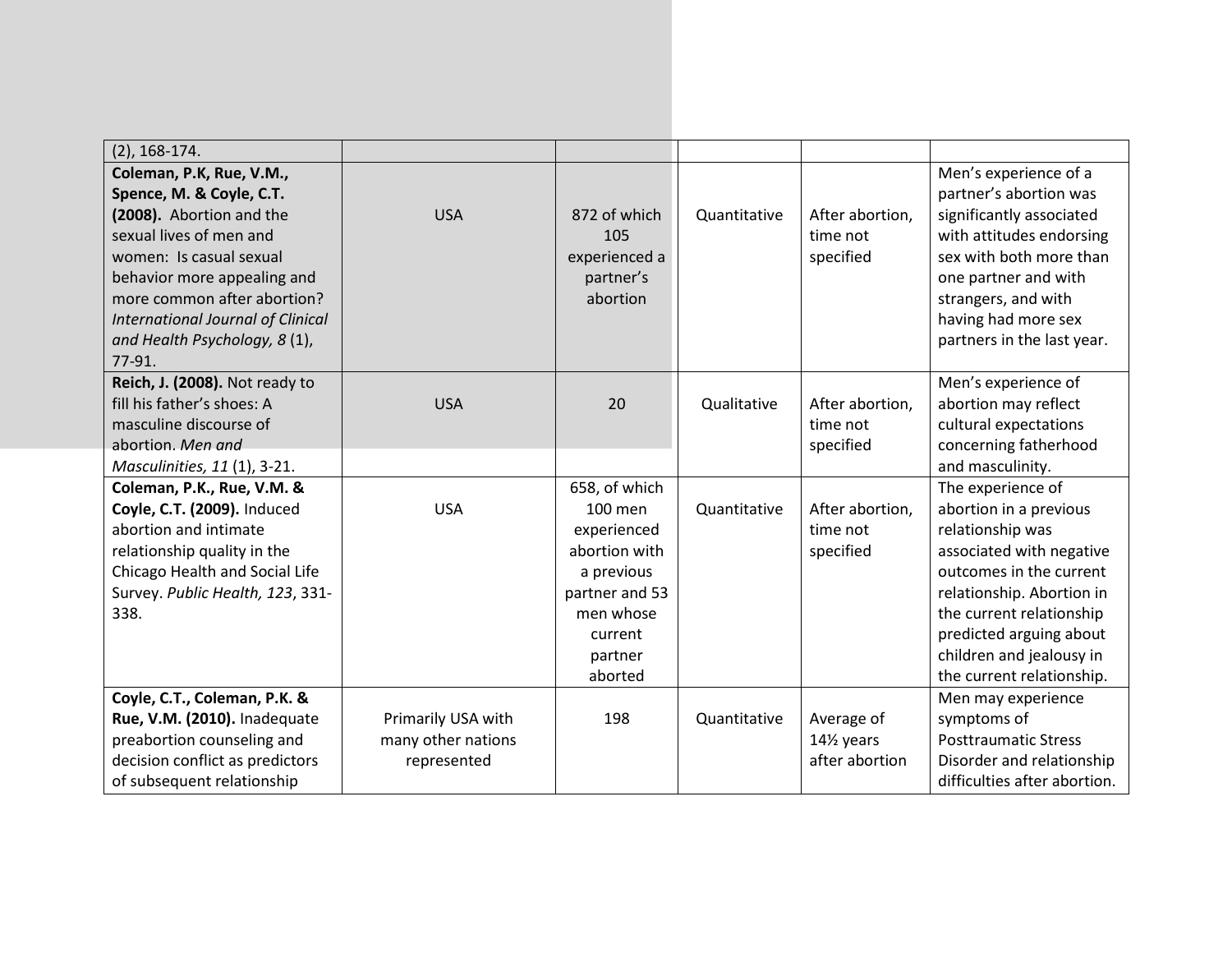| difficulties and psychological<br>stress in men and women.<br>Traumatology, 16 (1), 16-30.<br>DOI:<br>10.1177/15344765609347550                                                                |            |    |                              |                                                                                                                                                                |                                                                                                                                                                                                                                   |
|------------------------------------------------------------------------------------------------------------------------------------------------------------------------------------------------|------------|----|------------------------------|----------------------------------------------------------------------------------------------------------------------------------------------------------------|-----------------------------------------------------------------------------------------------------------------------------------------------------------------------------------------------------------------------------------|
| Hallden, B. & Christensson, K.<br>(2010). Swedish young men's<br>lived experiences of a<br>girlfriend's early induced<br>abortion. International Journal<br>of Men's Health, 9 (2), 126-143.   | Sweden     | 10 | Qualitative                  | After abortion<br>follow-up visit<br>to the<br>gynecology<br>clinic. However,<br>one participant<br>experienced his<br>partner's<br>abortion 3<br>years prior. | Four main themes were<br>identified among the<br>young men:<br>1) having interrupted a<br>life-giving process, 2)<br>desire to relieve their<br>partners' pain, 3)<br>helplessness, and 4)<br>defending the abortion<br>decision. |
| Kero, A., Lalos, A. & Wulff, M.<br>(2010). Home abortion-<br>experiences of male<br>involvement. The European<br>Journal of Contraception and<br>Reproductive Health Care, 15,<br>264-270.     | Sweden     | 23 | Qualitative                  | One to two<br>weeks after<br>abortion                                                                                                                          | "Most men considered<br>that their experiences<br>during the expulsion had<br>been 'easier than<br>expected' and their<br>dominant feeling was one<br>of relief."                                                                 |
| Coyle, C. T. & Rue, V.M. (2010).<br>Men's experience of elective<br>abortion: A mixed methods<br>study of loss. Journal of<br>Pastoral Counseling, XLV, 4-31.<br>Canario, C., Figueiredo, B. & | <b>USA</b> | 10 | Qualitative/<br>Quantitative | 6 months to<br>22 years after<br>abortion                                                                                                                      | The primary meaning<br>men ascribed to abortion<br>was profound loss. Men<br>experienced relationship<br>difficulties, helplessness,<br>anger, anxiety, grief, guilt.<br>"Couple relationship                                     |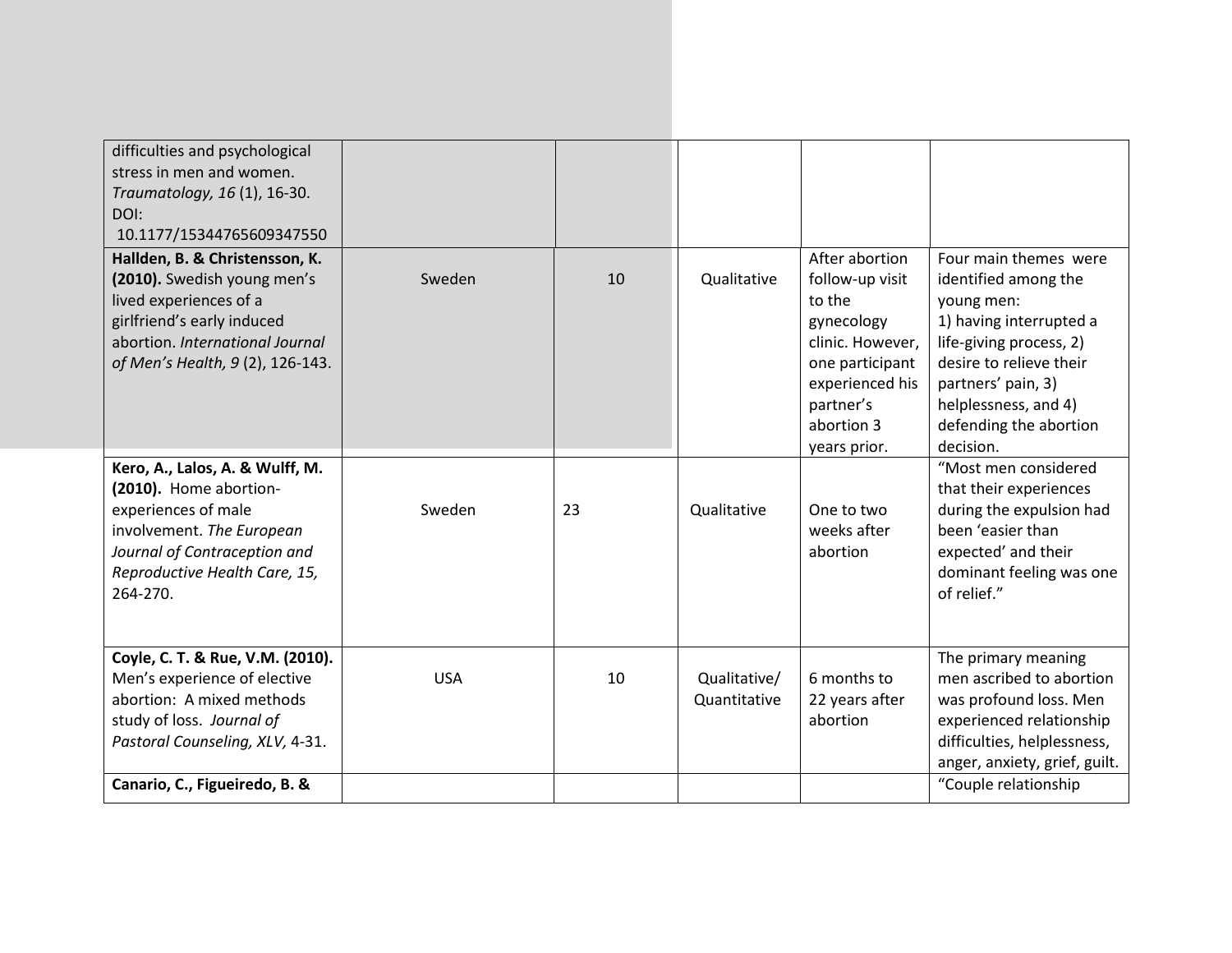| Ricou, M. (2011). Women's and<br>men's psychological<br>adjustment after abortion.<br>Journal of Reproductive<br>Psychology, 29 (3), 262-275.                                                                                                     | Portugal   | 15 men at first<br>assessment<br>and 7 at<br>second<br>assessment | Quantitative | One and six<br>months after<br>abortion | moderates the effect of<br>the etiology of abortion<br>on trauma symptoms one<br>month after abortion."<br>(This was not the case at<br>the six-month<br>assessment.)                                                                          |
|---------------------------------------------------------------------------------------------------------------------------------------------------------------------------------------------------------------------------------------------------|------------|-------------------------------------------------------------------|--------------|-----------------------------------------|------------------------------------------------------------------------------------------------------------------------------------------------------------------------------------------------------------------------------------------------|
| Papworth, V. (2011). Abortion<br>services: The need to include<br>men in care provision. Nursing<br>Standard, 25 (40), 35-37.                                                                                                                     | <b>USA</b> | <b>NA</b>                                                         | Commentary   | <b>NA</b>                               | "Nurses have an<br>important role in ensuring<br>men are adequately<br>prepared and supported<br>throughout the process,"<br>[of abortion].                                                                                                    |
| Makenzius, M., Tyden, T., Darj.<br>E. & Larrson, M. (2012).<br>Autonomy and dependence:<br>Experiences of home abortion,<br>contraception and prevention.<br>Scandinavian Journal of Caring<br>Sciences. DOI:10.1111/j.1471-<br>6712.2012.01068.x | Sweden     | 24 women<br>13 men                                                | Qualitative  | Within six<br>weeks after<br>abortion   | Primary themes identified<br>were autonomy and<br>dependence. Men<br>"should be considered as<br>individuals with their own<br>needs in the context of<br>abortion."                                                                           |
| Coyle, C.T. & Rue, V.M. (2015).<br>Men's perceptions concerning<br>disclosure of a partner's<br>abortion: Implications for<br>counseling. The European<br>Journal of Counselling<br>Psychology, 3 (2), 159-173.<br>doi:10.5964/ejcop.v3i2.54      | <b>USA</b> | 101 men                                                           | Qualitative  | 1 day to 43<br>years after<br>abortion  | Positive aspects of<br>disclosure included relief,<br>spiritual benefits,<br>support, acceptance,<br>empathy, forgiveness,<br>helping others,<br>acknowledgment of child,<br>and increased<br>understanding. Negative<br>aspects of disclosure |